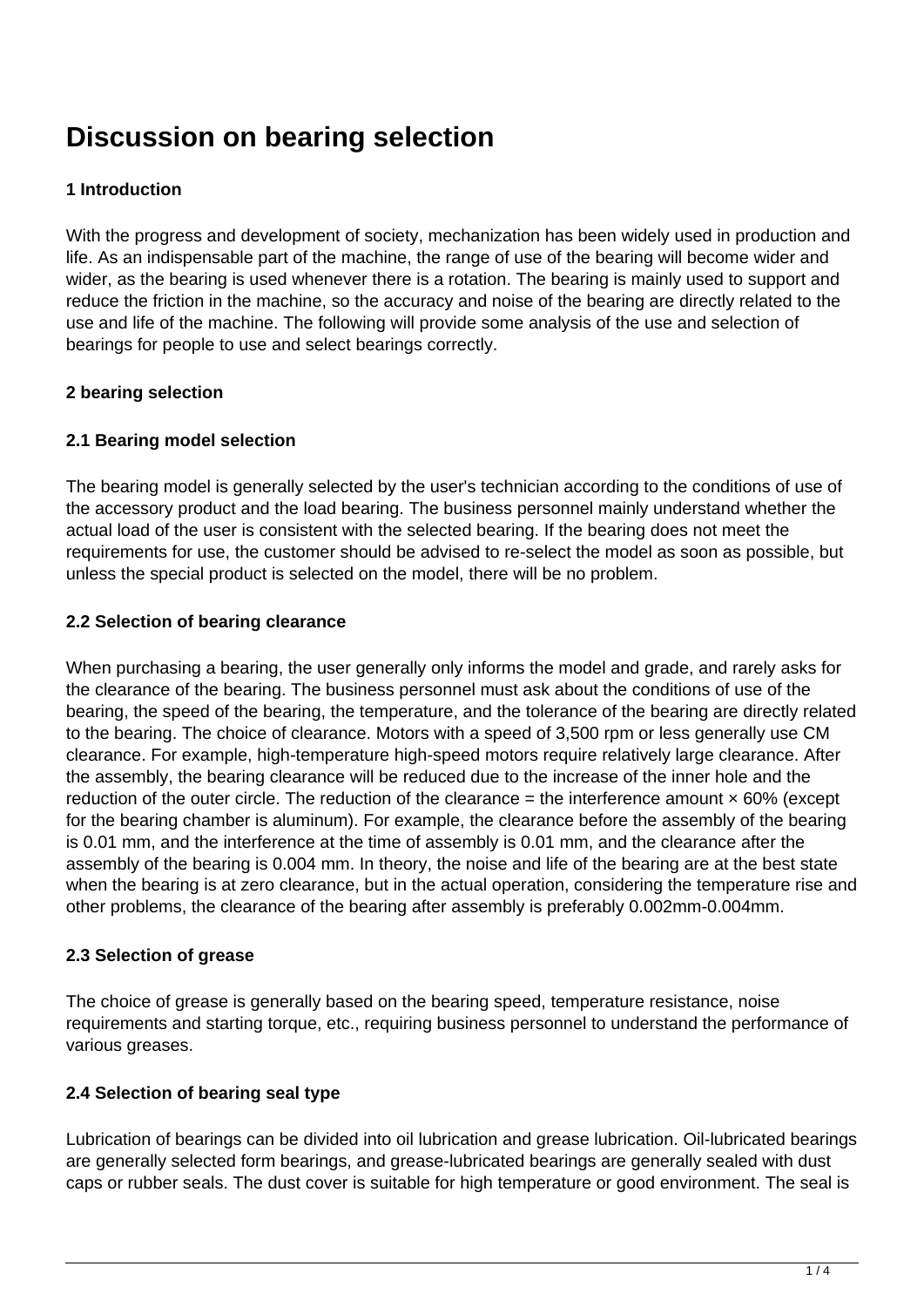divided into contact seal and non-contact seal. The contact seal has good dustproof performance but large starting torque. The non-connected seal has small starting torque but sealing performance. No contact is good.

#### **3 Bearing installation and disassembly**

The method of installation and disassembly of the bearing shall be based on the structure, size and compatibility of the bearing components. The pressure for installation and disassembly shall be directly applied to the end face of the tightly fitted gear ring, and the pressure shall not be transmitted through the rolling elements. It will cause indentation on the working surface of the bearing, affecting the normal operation of the bearing and even damage the bearing. Bearing cages, seals, dust caps and other parts are easily deformed, and the pressure to install or remove the bearings cannot be applied to these parts.

(1) The inner ring of the bearing is tightly fitted with the shaft, and the outer ring and the housing are loosely fitted. The bearing can be press-fitted on the bearing by a press, and then the shaft is fitted into the housing together with the bearing. A bearing sleeve (copper or soft steel) of a soft metal material is placed on the end face of the bearing. The inner diameter of the fitting sleeve should be slightly larger than the diameter of the journal, and the outer diameter should be smaller than the diameter of the flange of the inner diameter of the bearing to avoid pressing on the cage. A large number of handles can be added to the casing when installing the bearings in large quantities.

When installing the bearing, make the bearing hole and the center line of the shaft coincide. The bearing is not difficult to install relative to the shaft skew, and it can cause indentation, journal bending and even break the inner ring of the bearing.

Where the press is missing or not available, the bearing can be mounted with a mounting sleeve and a small hammer. The hammering force should be evenly transmitted to the entire circumference of the end face of the bearing ring, so the end face of the assembled casing that is hammered should be made spherical.

(2) The bearing outer ring is tightly fitted with the housing hole, and the inner ring and the shaft are loosely fitted, so that the bearing can be pressed into the housing first, and the outer diameter of the assembly sleeve should be slightly smaller than the diameter of the housing hole.

(3) The inner ring of the bearing and the shaft, the outer ring and the housing hole are tightly matched, and the end surface of the assembly sleeve should be made into a ring that can simultaneously press the end surface of the inner ring of the bearing, or a disc and an assembly sleeve can be used to make The pressure is simultaneously transmitted to the inner and outer rings, and the bearing is pressed into the shaft and the housing. This type of mounting method is particularly suitable for the installation of centripetal spherical bearings that can be self-aligning.

(4) Heating installation, the force required to install the bearing is related to the bearing size and the amount of interference. For medium and large bearings with large interference, the hot charging method is commonly used. Before the hot loading, put the bearing or the separable bearing ring into the fuel tank or special heater and heat it evenly to 80~100 °C (not exceeding 100 °C).

Hot-mounted bearings require skilled operating skills. When the bearing is removed from the heating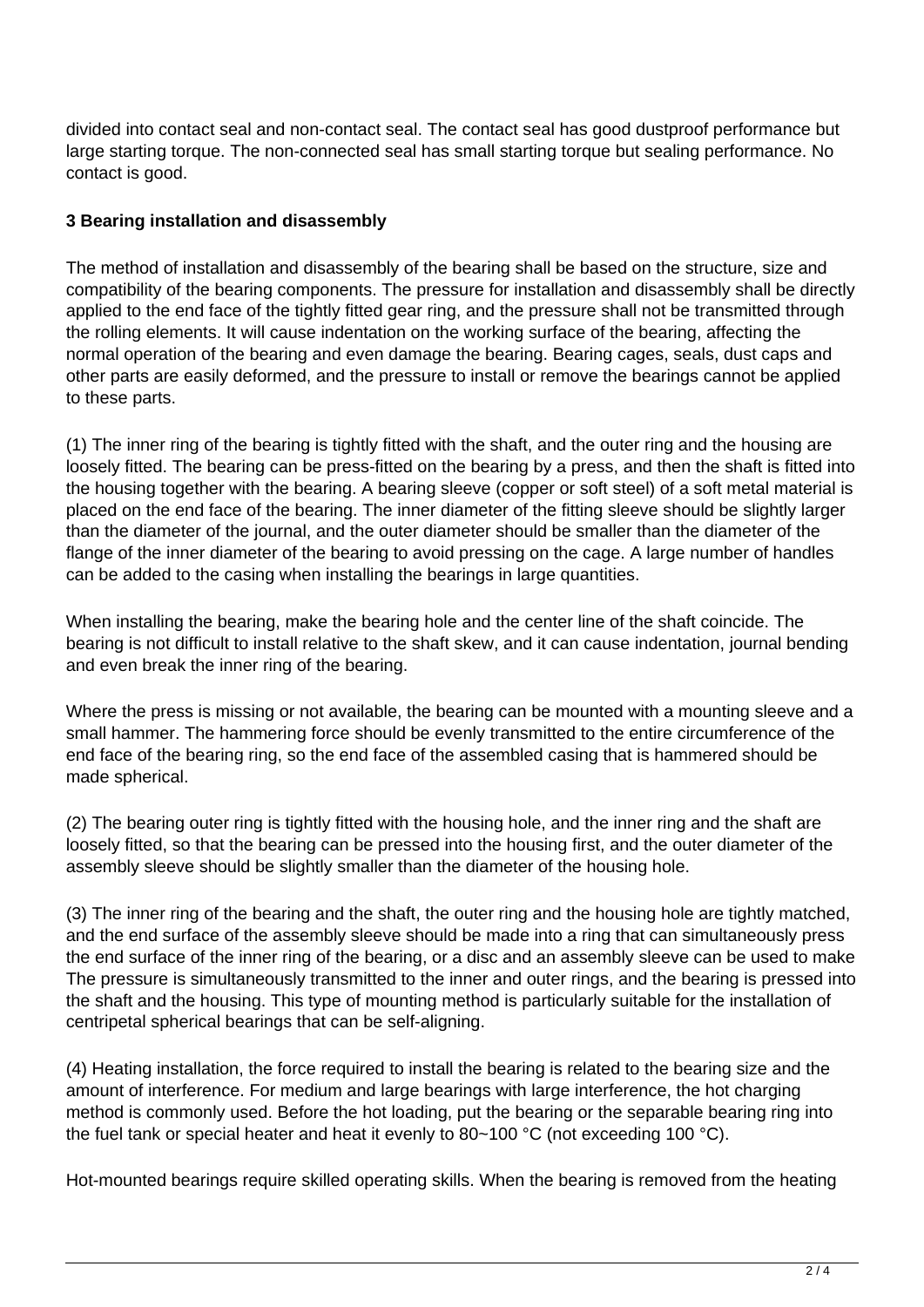tank or the heater, immediately wipe off the oil traces and attachments on the bearing surface with a clean cloth (not cotton yarn), and then place it in front of the mating surface to push the bearing in one operation. To the position of the shoulder. Always tighten during the cooling process or tap the bearing with a small hammer through the fitting sleeve to make it tight. Slightly rotate the bearing during installation to prevent the installation from tilting or jamming.

When the bearing outer ring and the housing hole are tightly fitted, the housing can also be heated and loaded into the bearing. In particular, in the case of a tight fit of the bearing housing made of light metal, the bearing outer surface may be damaged by the press-in of the bearing outer ring, and the bearing housing should be heated at this time.

## **4 bearing use precautions**

(1) Selection and control of shaft and bearing chamber tolerances: After the bearing is pressed into the bearing, it should be flexible and unobstructed. If the obvious rotation is not flexible, it indicates that the size of the shaft is too large and the tolerance is lowered. If the bearing is pressed into the shaft and turned by hand, there is a clear "sand" feeling, which may be that the tolerance of the shaft is too large or the roundness of the shaft is not good. Therefore, it is necessary to control the roundness when controlling the tolerance of the shaft and the bearing chamber. At present, many domestic manufacturers only control the tolerance and do not control the roundness.

(2) Bearing assembly method: because the bearing is a high-precision product, such as assembly

Improper damage to the bearing channel can result in damage to the bearing. The bearing should have a special mold during assembly. It can't be beaten at will. When pressing the shaft, it can only be pressed in a small circle. When the ring is pressed, it can only be subjected to a large circle. Air pressure or hydraulic pressure is required for assembly. When pressing, the upper and lower molds should be outside the horizontal state. If tilted, the bearing channel will be damaged due to the force, which will cause the bearing to produce a sound.

(3) Prevention of assembly of foreign matter: When the bearing is mounted on the rotor to make dynamic balance, it is easy to enter the iron filings generated during dynamic balancing into the bearing. Therefore, it is better to balance the load before loading the bearing. Some manufacturers have some oil or grease to lubricate the bearing chamber during assembly. However, it is often difficult for the operator to control the amount. If the oil or grease accumulates in the bearing chamber, the bearing is very rotating. Easy to enter the inside of the bearing along the shaft. It is best not to apply oil or grease to the bearing chamber. If it is not painted, it must be controlled not to accumulate in the bearing chamber.

(4) Prevention of paint rust: The characteristic of paint rust is that it is mostly in the sealed motor. The sound of the motor is very good when assembled. However, after some time is put in the warehouse, the abnormal noise of the motor becomes very large, and the bearing is removed. There is severe rust. In the past, many manufacturers considered it to be a bearing problem. After our constant publicity, the motor factory has now realized that it is mainly a problem of insulating varnish. This problem is mainly caused by the fact that the acidic substance volatilized by the insulating paint forms corrosive substances under a certain temperature and humidity, and the bearing channel is corroded and the bearing is damaged. The problem can only be achieved by selecting a good insulating varnish and ventilating it for a period of time after drying.